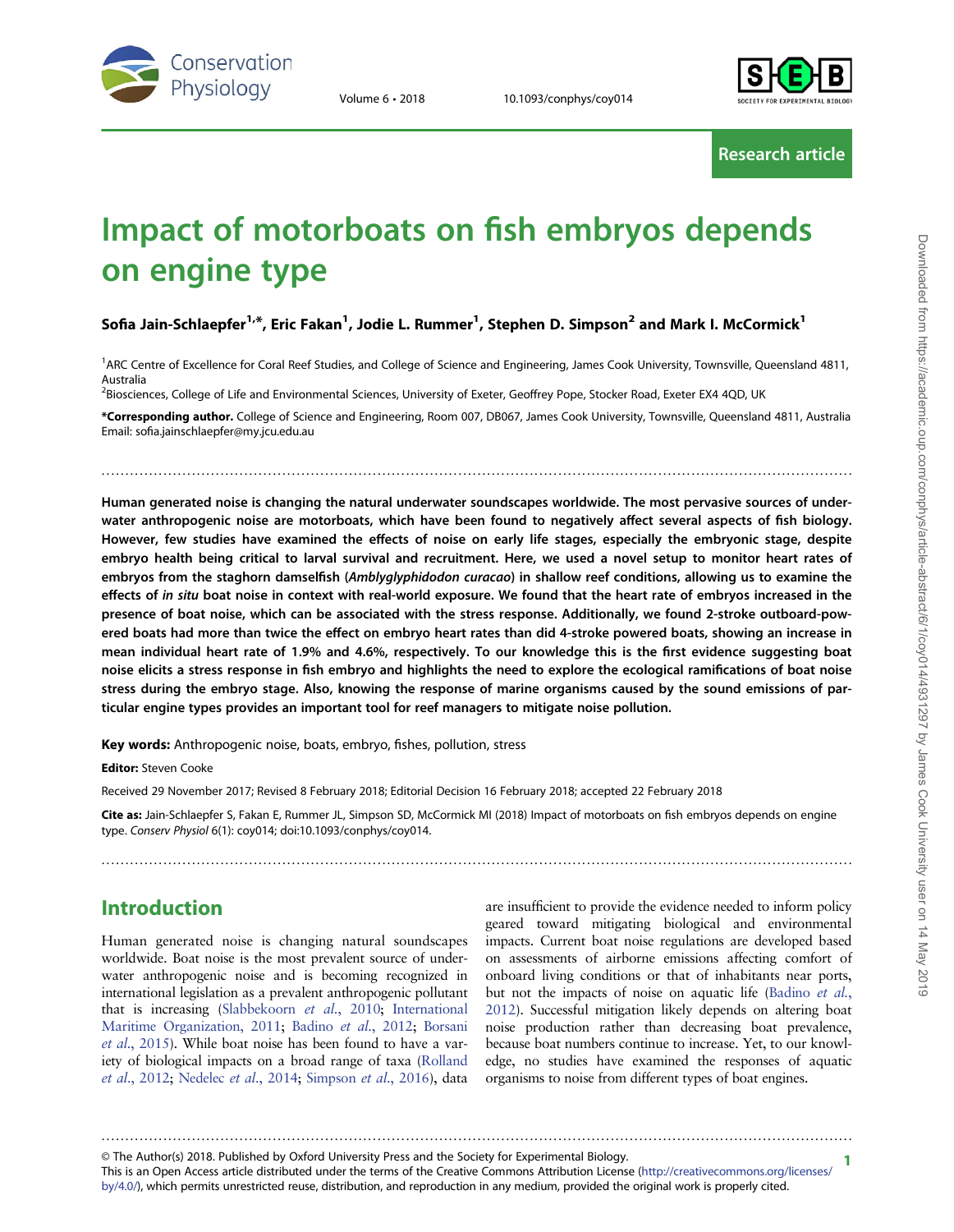The early life stages of marine organisms can be particularly susceptible to environmental perturbations, especially at key development stages when sensitivities are high [\(Mager](#page-7-0) et al.[, 2017](#page-7-0)). While most research that documents the importance of the early life history to population dynamics focuses on the larval phase (Peck et al.[, 2012\)](#page-7-0), it is of course preceded in most species by an egg phase whose sole purpose is development driven and fuelled by maternally provisioned endogenous yolk reserves. Because of the small size and rapid development, embryos are particularly sensitive to disruption by environmental perturbations (e.g. temperature shock, pollutants) with carryover effects for neural, sensory, muscular and morphological development [\(Roussel, 2007](#page-8-0); [McCormick and Gagliano, 2010\)](#page-7-0), that may flow on to effect growth and survival [\(Gagliano](#page-7-0) et al., 2007).

Here we investigate a coral reef fish species during the vulnerable embryonic life stage; a life stage identified as a research priority in relation to anthropogenic noise effects by the European Commission in the Marine Strategy Framework Directive [\(Borsani](#page-7-0) et al., 2015). Boat noise has been shown to affect many biological processes in fish including parental care [\(Nedelec](#page-7-0) et al., 2017), navigation (Holles et al.[, 2013](#page-7-0)), foraging ([Voellmy](#page-8-0) et al., 2014) and survival under a predator threat [\(Simpson](#page-8-0) et al., 2016). However, to our knowledge only a single study has examined effects of noise on fish at the embryonic life stage [\(Bruintjes and Radford, 2014](#page-7-0)), despite evidence suggesting that fishes begin to respond to sound during embryonic development ([Simpson](#page-8-0) et al., 2005) and that embryo health is important to larval growth and cohort survival ([Bailey and Houde, 1989](#page-7-0); [McCormick and Nechaev,](#page-7-0) [2002;](#page-7-0) [Simpson](#page-8-0) et al., 2005). The present study represents a significant advancement on Bruintjes and Radford's study by manipulating the embryos' acoustic environment in the field using real boats and by considering both the pressure and particle motion conditions during experimental exposures. Additionally, we compare effects of 2-stroke outboard engines to quieter 4-stroke engines.

We use heart rate as an indicator of the stress response in fish embryos. Heart rate is a reliable indicator of stress and has been frequently employed as an indicator in other studies [\(Nimon](#page-7-0) et al., 1996; Bunt et al.[, 2004](#page-7-0); [von Borell](#page-8-0) et al., [2007](#page-8-0); [Graham and Cooke, 2008](#page-7-0); [Atherton and McCormick,](#page-6-0) [2015](#page-6-0)). Heart rate increases (β-adrenoreceptor-mediated) directly in response to stressors caused by the stimulation of the hypothalmic-sympathetic-chromaffin-cell axis and the production of catecholamines ([Barton, 2002](#page-7-0); [Bagatto, 2005](#page-6-0)). Therefore, heart rate provides a logistically feasible indicator of stress response, suggesting increased energy mobilization and use in fish embryo.

# Materials and methods

## Study species and collection

The staghorn damselfish (Amblyglyphidodon curacao) is an omnivorous damselfish that forms pairs during the breeding

season when males make nests on vertical projections of dead substrate ([Goulet, 1995\)](#page-7-0). Eggs are laid in a monolayer and are defended from predators, principally by the male. At Lizard Island on the northern Great Barrier Reef, Australia (14°41′S, 145°27′E), during summer sea temperatures of approximately 28°C, embryos hatch 5 days post fertilization. The sagittal otoliths that form the basis of the acousticolateralis system form during embryogenesis, and it is likely that these embryos have a functioning acoustic system prior to hatching ([Simpson](#page-8-0) *et al.*, 2005). As embryo do not have a gas filled swim bladder, sound detection is likely driven by particle motion auditorily and via neuromast cells [\(Sarrazin](#page-8-0) et al., [2010](#page-8-0)). For the purposes of this paper, 'hearing' is used to describe the general detection of sound, via either mechanism.

Four-day-old A. curacao embryos were collected from the reefs around Lizard Island from 12 clutches and 9 different nesting sites/fathers between 21 and 29 October 2016. In order to collect and age the embryos, sheets of clear plastic were wrapped around dead coral branches at breeding sites and monitored daily for egg deposition. Plastic sheets were collected 4 days after egg deposition and placed into a seawater filled 9 L plastic bag, which was then placed into a seawater filled polystyrene box (to reduce noise disruption and temperature change) and driven slowly by boat (with a quiet 4-stroke engine) to a nearby beach (see Supplementary material Fig. S1 for an analysis of acoustic exposure during transport). Eggs were then kept in the plastic bags within the polystyrene box in the shade on the beach, isolated from any further boat noise, until their experimental treatment (less than 4 h later). Seawater was replaced in the plastic bags and box every 30 min, and water temperature was kept within 1°C of local sea temperature.

#### Acoustic stimuli

..............................................................................................................................................................

..............................................................................................................................................................

Three different acoustic stimuli were used in experimental treatments: ambient conditions (with background biophonic noise produced by fishes and invertebrates resident on patch reefs within the bay, but without any boats operating in the area), 2-stroke powered boats, and 4-stroke powered boats. Boat stimuli consisted of boats driven at 0–35 km/h at 10–200 m from the experimental setup. Seven boats were used in total; four aluminium-hulled 5m long boats with 30 hp Suzuki 2-stroke outboard engines (model DT30) and three boats of the same design but with 30 hp 4-stroke outboard engines (model DF30A).

In order to characterize the differences in acoustic conditions in the experiment, three recordings of acoustic pressure and particle motion conditions were made for each of the treatments, where a different boat was used in each of the boat noise recordings. Recordings were made at the location of the experimental trials, 1 m above the ocean bottom, from a kayak in 2–5 m water. Acoustic-pressure recordings were taken using an omnidirectional hydrophone (HiTech HTI-96- MIN with inbuilt preamplifier, manufacturer-calibrated sensitivity  $-164.3$  dB re 1 V/ $\mu$ Pa; frequency range 0.02–30 kHz;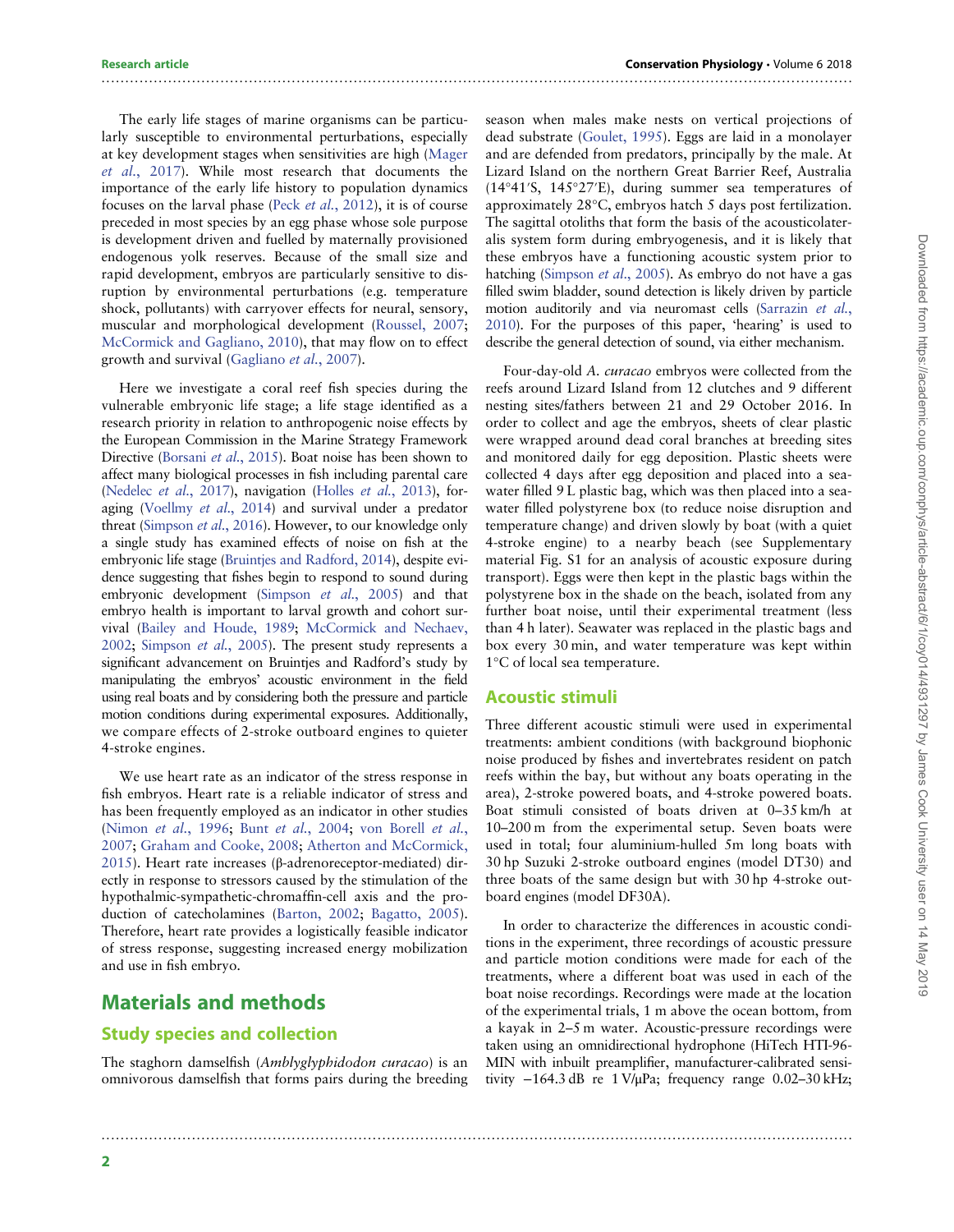calibrated by manufacturers; High Tech Inc., Gulfport MS). Particle motion recordings were taken simultaneously using a triaxial accelerometer (M20L; sensitivity following a curve over the frequency range 0–2 kHz; calibrated by manufacturers; Geospectrum Technologies, Dartmouth, Canada). Both the accelerometer and hydrophone were connected to a digital 8-track recorder (F8 field recorder, sampling rate 48 kHz, Zoom Corporation, Tokyo, Japan). Using the same recording equipment, a recording was made in the polystyrene container of seawater on a boat to quantify the acoustic conditions to which embryos were exposed during transport (Fig. S2). Calibration parameters for the recording levels used were determined by recording a pure sine wave signal from a function generator, with the voltage measured using an in-line oscilloscope. Sound files were cropped in Audacity 2.1.2 [\(http://](http://www.audacityteam.org) [www.audacityteam.org\)](http://www.audacityteam.org), and acoustic analyses were calculated using PaPAM 0.872 [\(Nedelec](#page-7-0) et al., 2016) in Matlab Compiler Runtime 8.3 ([https://au.mathworks.com\)](https://au.mathworks.com).

The root mean square of the power spectral density (PSD) was used to characterize the acoustic treatments. The PSD describes the acoustic power across frequencies, while the root mean square (RMS) of the PSD provides an average across frequencies [\(Merchant](#page-7-0) et al., 2015). The RMS PSD of each treatment (ambient, 2-stroke and 4-stroke) was calculated for 1 min tracks, where three passes of different boats of the same treatment were spliced together (to get an average between soundscape replicates), or three ambient tracks were spliced together in the case of the ambient treatment. The sound exposure level (SEL) within the estimated hearing range of the embryos (400–1200 Hz; Table 1), which describes the cumulative sound energy over time ([Merchant](#page-7-0) et al.[, 2015](#page-7-0)), was calculated for 4 min tracks of each of the three soundscape replicates of each of the treatments, and then an average was taken for each treatment. For boat treatments, every sample consisted of a different boat passing the recording equipment 11 times. Consistency analysis, which indicates the percentage of time that the amplitude of sound is greater than a given threshold [\(Nedelec](#page-7-0) et al.,

[2016\)](#page-7-0), was also calculated for these 4 min tracks at a threshold of 100 dB and 110 dB (at 400–1200 Hz) for particle motion and pressure, respectively. These thresholds are the best estimate of the embryos hearing thresholds based on previous studies with pomacentrid fishes (Table 1). Consistency was then multiplied by SELs to give an estimate of the cumulative sound energy that embryos were exposed to for each treatment (Fig. [1](#page-3-0)).

#### Experimental design

<span id="page-2-0"></span>..............................................................................................................................................................

Heart rate was measured using a recording apparatus located on a shallow (2–5 m) sandy bottom site, adjacent to a reef (25 metres), in front of Lizard Island Research Station (14° 40′S, 145° 28′E), Great Barrier Reef, Australia. The apparatus consisted of an Olympus Stylus T-4 camera with an i-Das UCL-02 lens (125 mm/+8 macro lens), a Perspex stage in front of the lens, and a dive torch. To film the embryos, a strip of plastic sheet onto which embryos had been laid was attached to the stage and illuminated from behind by the torch (see Supplementary material Fig. S2 for photograph). Before each trial, a strip of the plastic sheet containing the egg clutch was cut off and taken by a snorkeler to the video apparatus. The camera was then focused on one to four individual embryos with visible heartbeats. Following 15 min of habituation in ambient conditions (natural ambient sound in the absence of boats), heartbeats were recorded using the camera for a further 2 min under pretreatment, ambient conditions, followed by 4 min of one of three randomly selected acoustic stimuli treatments (ambient, 2-stroke, 4-stroke, Fig. [2\)](#page-3-0).

#### Analyses

Heartbeats were counted in 20 s intervals, blind to treatment. To determine the time at which embryos were affected by boat noise, heart rate was initially plotted over time for embryos exposed to ambient conditions and those exposed to 2-stroke boat noise during treatment (see Supplementary

Table 1: Approximate hearing thresholds found in other studies on pomacentrid fishes

| Reference                | <b>Species</b>                                        | Life stage                   | <b>Hearing</b><br>range (Hz)                    | Pressure threshold<br>range (dB re $1 \mu Pa$ ) | Acceleration threshold<br>range (dB re 1 $\mu$ m/s <sup>2</sup> ) |
|--------------------------|-------------------------------------------------------|------------------------------|-------------------------------------------------|-------------------------------------------------|-------------------------------------------------------------------|
| Wysocki<br>et al. (2009) | Chromis chromis                                       | Adult                        | $100 - 500$                                     | $100 - 110$                                     | $65 - 75$                                                         |
| Wright et al.<br>(2011)  | Pomacentrus nagasakiensis,<br>Pomacentrus amboinensis | Settlement<br>stage larvae   | 100-2000                                        | $120 - 140$                                     | $95 - 105$                                                        |
| Kenyon<br>(1996)         | Pomacentrus variablis                                 | Post-settlement<br>juvenile  | 300-1200                                        | At 13mm: 120-140<br>At 20mm: 110-130            |                                                                   |
| Egner (2004)             | Abudefduf saxatilis                                   | Post-settlement<br>juveniles | $100 - 1200$                                    | $110 - 150$                                     |                                                                   |
| Simpson<br>et al. (2005) | Amphiprion ephippium                                  | Embryo                       | At 3 days:<br>400-700<br>At 9 days:<br>400-1200 | At day 3: 140-150<br>At day 9: 100-140          |                                                                   |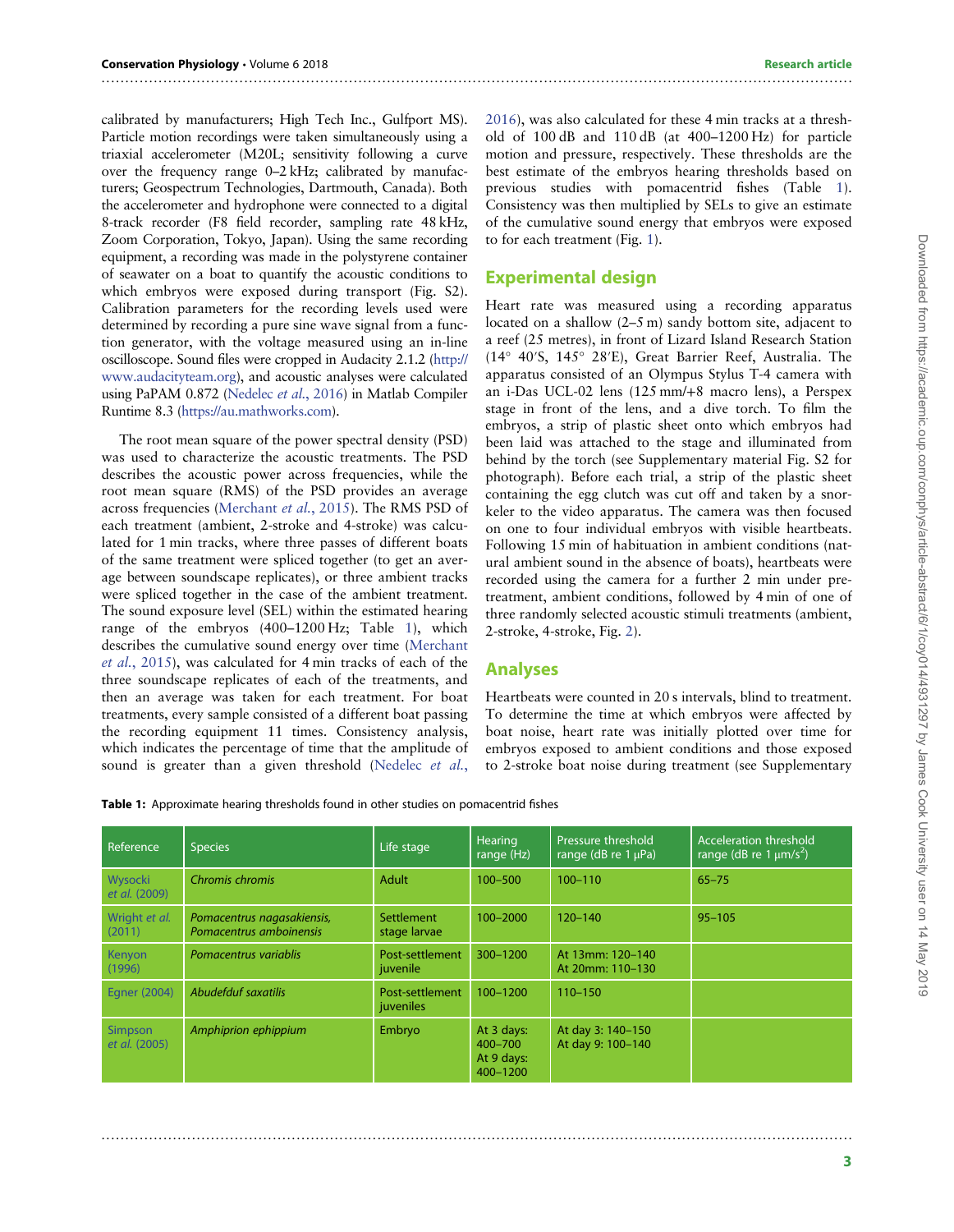<span id="page-3-0"></span>

..............................................................................................................................................................

Figure 1: Power spectral density of the sound treatments to which Amblyglyphidodon curacao embryos were exposed: 2-stroke powered boat noise, 4-stroke powered boat noise and natural ambient conditions. Spectral content is shown in sound pressure (left) and particle acceleration (right). Analyses were conducted in paPAM using one minute tracks that combined three separate recordings of each treatment to give the average sound profile of the three recordings. For boat tracks, each of the three recordings used in a track were from a different boat to account for variability between boats with the same engine type.



Figure 2: Sound exposure levels (SELs) are the cumulative sound energy at 400-1200 Hz (the estimated hearing range of Amblyglyphidodon curacao embryo) over 4 min. The SELs are shown in sound pressure (left) and particle acceleration (right) for each of three sound treatments: a 2-stroke powered boat, a 4-stroke powered boat noise, and natural ambient conditions. Total SELs as well as the SELs above the estimated hearing thresholds of A. curacao embryos (110 dB sound pressure; 100 dB particle acceleration) were calculated. Analyses were conducted using paPAM on three 4 min tracks for each treatment. The mean SEL of each treatment is represented in the graph. For boat tracks, each of the three recordings used in computing the average SEL were from different boats to account for variability between boats with the same engine type.

..............................................................................................................................................................

material Fig. [3\)](#page-4-0). These results suggested that it takes 140 s for embryos' hearts to reach their full response to boat noise. Therefore, heart rate measurements taken in the 2 min following the first 140 s of boat noise were averaged within

individuals to represent heart rate during treatments, and the heart rate measurement taken during the 2 min of pretreatment, ambient conditions were averaged within individuals to represent heart rate during pre-treatment.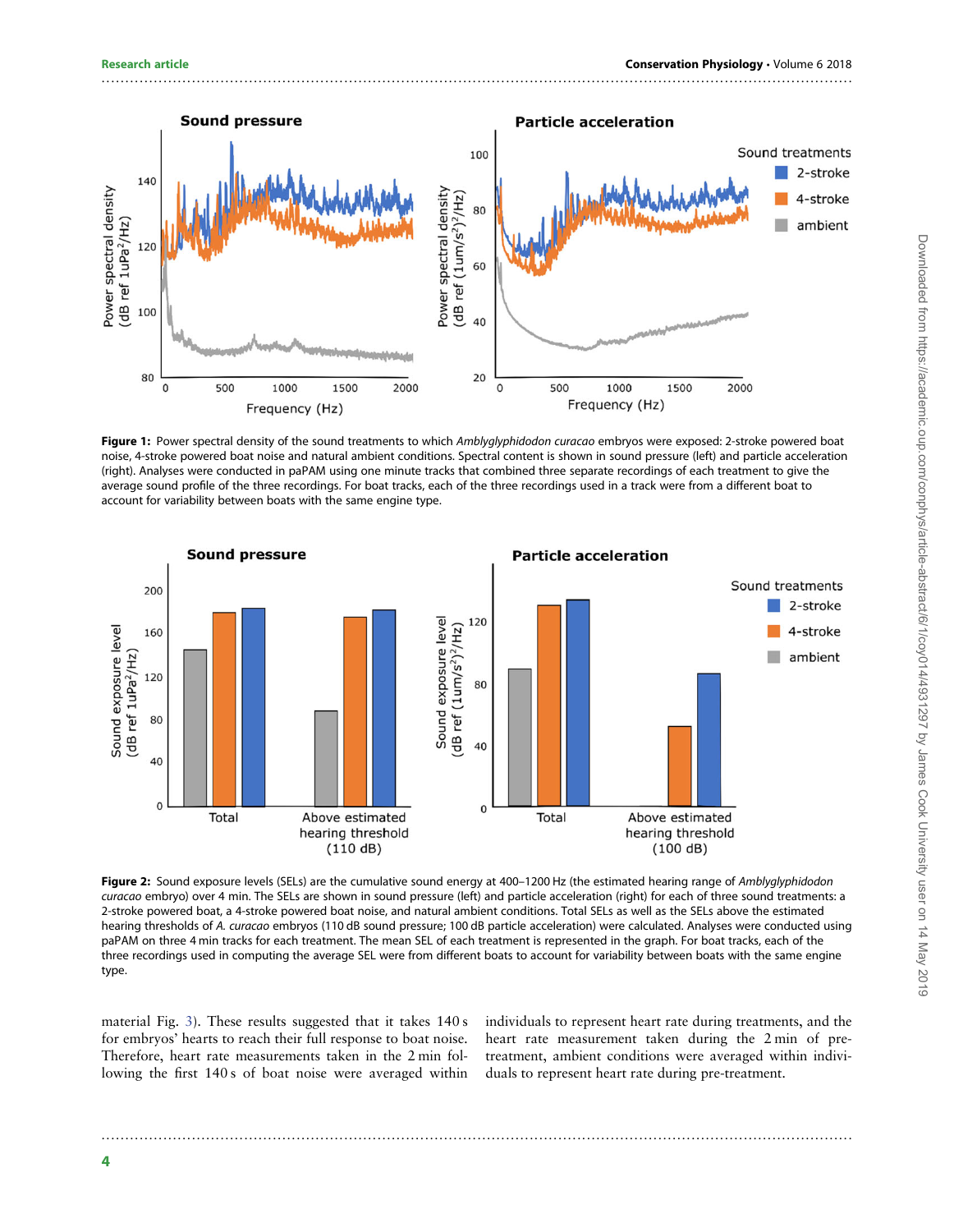<span id="page-4-0"></span>

..............................................................................................................................................................

Figure 3: Heart rate of 4 day old Amblyglyphidodon curacao embryos, following 15 min of habituation in the recording apparatus. Embryos were exposed to either ambient conditions for 360 s (left; sample size 13) or 120 s in ambient conditions followed by 240 s of 2-stroke powered boat noise driving at 0–35 km/h at 10–200 m from embryos (right; sample size 18). The full heart rate response to boat noise appears to occur 140 s after initiation of exposure to boat noise.

A linear mixed effects split-plot model was fitted to the data using maximum likelihood and implemented using the 'lmer' function in the 'lme4' R package (Bates et al.[, 2015](#page-7-0)). Treatment was included as a between individuals fixed effect, and time (pre-treatment/treatment) was included as a within individuals fixed effect, thereby incorporating the repeated measures element of the design into the analysis. A fixed treatment–time interaction was included to determine whether changes in heart rates within individuals differed with treatment. Individual and clutch were added as random factors without interactions. The assumption of normality was met, and the response variable (heart rate) was square root transformed to meet the assumption of homogeneity of variance. Within-group correlation structure did not improve the model and thus was not incorporated ([Logan, 2010\)](#page-7-0). The 'lsmeans' function in the 'lsmeans' package was used post-hoc to identify where differences among means occurred [\(Lenth, 2016\)](#page-7-0).

## **Results**

#### Acoustic analysis

In general, boats with 2-stroke engines generated more noise than boats 4-stroke engines. The RMS acoustic pressure (PSD) generated by boats within the estimated hearing range of A. curacao embryos (400–2000 Hz, Table [1](#page-2-0)) was 125 dB re μPa<sup>2</sup>Hz<sup>-1</sup> for 4-stroke engines and 132 dB ref μPa<sup>2</sup>Hz<sup>-1</sup> for 2-stroke engines (Fig. [2](#page-3-0)). Within this same frequency range the average particle acceleration was 77 dB re  $\mu$ ms<sup>-2</sup>Hz<sup>-1</sup> for 4-stroke engines and 84 dB re μms<sup>-2</sup>Hz<sup>-1</sup> for 2-stroke engines. The cumulative sound energy over 4 min (SEL) above an estimated hearing threshold for A. curacao embryos of 110 dB re  $\mu$ Pa<sup>2</sup>Hz<sup>-1</sup> and within their estimated hearing range (400–2000 Hz) was 89 (ambient conditions), 175 (4-stroke engines) and 181 dB re  $\mu$ Pa<sup>2</sup>s<sup>-2</sup>Hz<sup>-1</sup> (2-stroke engines; Fig. [1\)](#page-3-0). The SEL above an estimated hearing threshold of 100 dB re μms−<sup>2</sup> Hz−<sup>1</sup> in terms of particle motion showed an even greater difference between 4-stroke and 2-stroke engines, averaging at 51 and 86 dB re  $\mu$ ms<sup>-2</sup>Hz<sup>-1</sup>, respectively, while for ambient conditions gave an SEL of 0.006 dB re  $\mu$ ms<sup>-2</sup>Hz<sup>-1</sup>.

#### Effect of boat noise

When compared to embryos under ambient conditions, heart rate of A. curacao embryos significantly increased during exposure to boat noise, as demonstrated by a significant treatment–time (time = pre-treatment or treatment) interaction (F<sub>2,20</sub> = 21.0, *P* < 0.001; Fig. [4](#page-5-0)). Embryos that were exposed only to ambient conditions did not show a significant change in heart rate between pre-treatment and treatment periods ( $t_{66} = 0.5$ ,  $P = 0.6$ ). Embryos exposed to 2-stroke engine noise showed a statistically significant mean increase in heart rate of 4.6%  $\pm$  3.5 above that under ambient conditions (t<sub>66</sub> =  $-8.6$ ,  $P < 0.001$ ). The effect of 4-stroke engine noise was less than half of the effect of 2-stroke engine noise, showing a mean increase in heart rate of 1.9  $% \pm 1.7$  from ambient conditions ( $t_{66} = -3.7$ ,  $P < 0.001$ ).

## **Discussion**

..............................................................................................................................................................

We found increased heart rate in A. curacao embryos in response to boat passage. Increased heart rate indicates the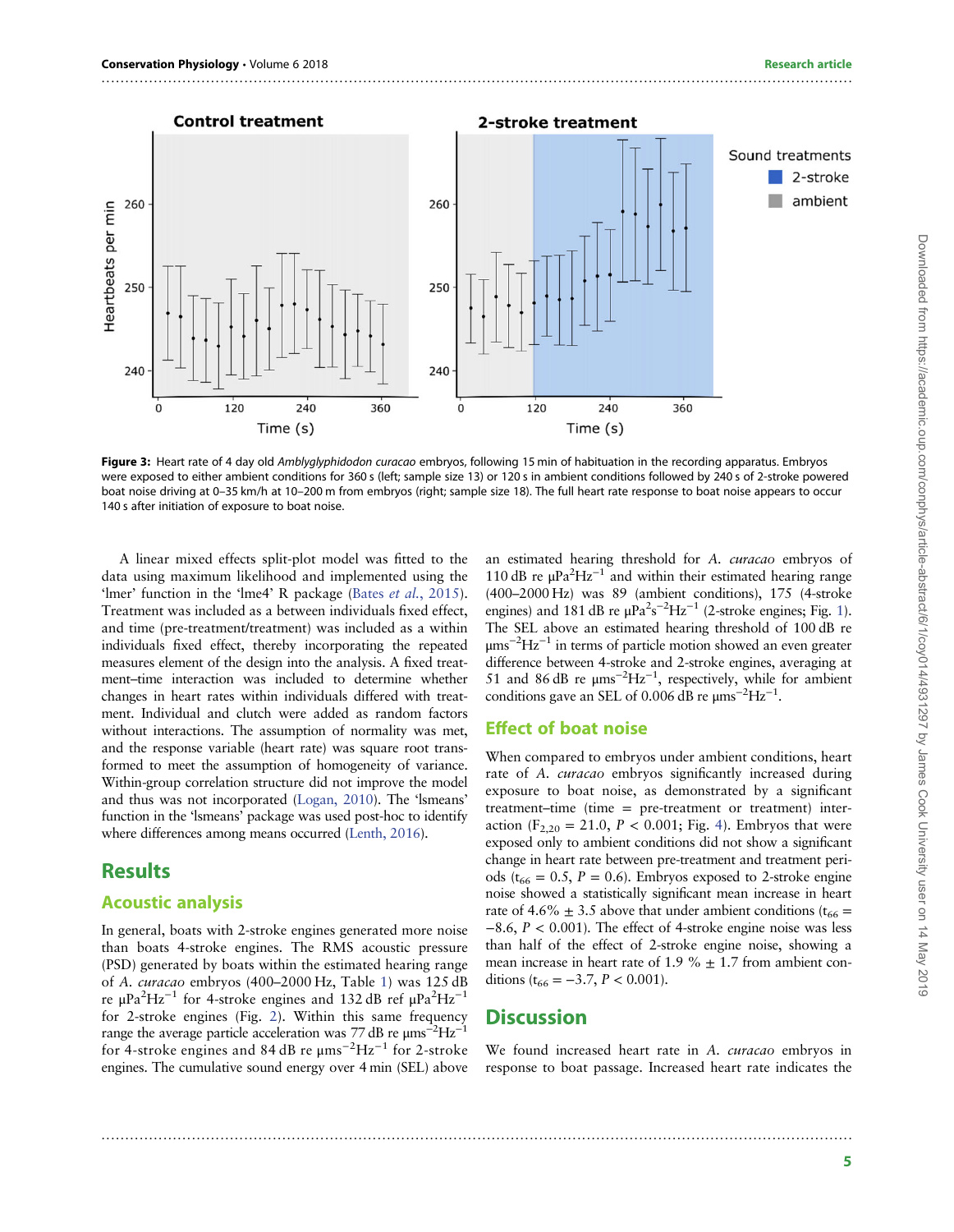<span id="page-5-0"></span>

Figure 4 : Change in heart rate of Amblyglyphidodon curacao embryos from pre-treatment conditions (ambient) to treatment conditions (ambient, 2-stroke engine or 4-stroke engine), where heart rate was negated for the first 140 s of the treatment conditions to allow the response to be reached. Both 2-stroke and 4-stroke treatments involved a boat driving at 0–35 km/h at 10–200 m from embryos. The graph displays inter-individual means, and bars represent 95% confidence intervals.

initiation of an adrenergic stress response, which is ultimately responsible for activating metabolic pathways and the mobilization of energy substrates to deal with perceived challenges [\(Armstrong, 1986;](#page-6-0) [Lucas, 1994](#page-7-0); [Barton, 2002\)](#page-7-0). In the case of boat noise, the perceived challenge is not a threat, so the energy expenditure associated with the stress could be detrimental to the embryos by depleting energy that could have otherwise been allocated to fitness promoting processes. However, from the data collected in this study, we cannot say whether the energetic cost of the stress induced by boat noise is sufficiently large to have impacts on body condition and fitness ([Frid and Dill, 2002](#page-7-0)). If boat noise induced stress significantly depletes embryonic energy reserves, it may affect subsequent recruitment to coral reefs. Growth until feeding in the post-yolk sac larval stage is dependent on the available yolk sac energy reserves [\(McCormick and Nechaev, 2002](#page-7-0)). Thus, depletion of the endogenous embryonic energy reserves can reduce larval growth. Studies have found that larger and faster growing larvae have higher survival, which is related to larger larvae having increased ability to compete for food, resist starvation, and avoid predation ([Bailey and Houde,](#page-7-0) [1989;](#page-7-0) [Sogard, 1997;](#page-8-0) [Jenkins and King, 2006;](#page-7-0) Peck [et al.](#page-7-0), [2012\)](#page-7-0). Furthermore, in many populations, a strong link has been found between larval abundance and recruitment [\(Cushing, 1990](#page-7-0); [Leggett and Deblois, 1994](#page-7-0); [Karjalainen](#page-7-0) et al., [2000\)](#page-7-0). Thus, the depletion of energy reserves associated with boat noise induced stress may affect young-of-year recruitment by reducing growth. Further experiments are required to quantify the magnitude of these energetic costs associated with boat noise induced stress and determine whether these costs affect recruitment by affecting embryo survival or causing carryover effects to later life stages ([McCormick and Gagliano, 2010\)](#page-7-0).

The embryos heart rates increased by 1.9% and 4.9% on average with the passage of 2-stroke and 4-stroke powered boats, respectively. Any additional stress caused by the experimental procedure likely make these estimates more conservative, as they would decrease the ability of the embryo to respond to other stressors. An increase in heart rate of 4.9% with the passage of 2-stroke powered boats may indicate a considerably severe stress response when compared to increases in heart rate associated with conspecific alarm odours found in other fish species. A study on another pomacendrid (Amphiprion melanopus) found that embryos responded to conspecific alarm odours, arguably the most stressful cues that could be perceived, with an average increase in heart rate of 6.6% and 12.2% on Days 6 and 7 of development over an 8 day development period [\(Atherton and McCormick, 2015\)](#page-6-0). On Day 4 of development, Melanotaenia duboulayi showed a 8.9% increase in heart rate in response to conspecific alarm odour [\(Oulton](#page-7-0) et al., 2013). In a detailed experimental study of the affect of cortisol on developmental rhythms during embryogenesis, [McCormick &](#page-7-0) [Nechaev \(2002\)](#page-7-0) found that the experimental elevation of cortisol resulted in a 4–14% increase in heart rate, and that magnitude of increase was dependent upon developmental stage. Overall these changes were enough to alter the size of larvae at hatching such that larvae with higher heart rates were smaller in size. These findings were further supported by a study that looked at the interrelationships between egg, embryo and larval characteristics at the individual level [\(Gagliano and](#page-7-0) [McCormick, 2009](#page-7-0)), suggesting that perturbations within the embryonic stage can have strong carryover effects into future life stages. Therefore, it is possible that the increases in heart rate observed in our study in the presence of boat noise may indicate a stress response that could have carryover effects to future life stages.

Our finding that A. curacao embryos exhibit a stress response when exposed to motorboat noise contributes to the growing body of evidence that vessel noise can have detrimental effects on fishes. At juvenile and adult life stages, several other studies have found boat noise to instigate a physiological stress response (Spiga et al.[, 2012](#page-8-0); [Nichols, 2014;](#page-7-0) [Simpson](#page-8-0) et al., [2016](#page-8-0)) and behavioural changes (Holles et al.[, 2013;](#page-7-0) [Voellmy](#page-8-0) et al.[, 2014\)](#page-8-0) in fishes. At the embryonic life stage, the few studies related to boat noise show variability in the sensitivity of embryos to boat noise. The playback of chronic boat noise was not found to effect growth and survival of embryonic cichlids (Neolamprologus pulcher) in the laboratory ([Bruintjes and Radford, 2014](#page-7-0)). In the marine mollusc Stylocheilus striatus, chronic boat noise playback decreased embryonic survival by 21% and by a further 22% upon hatching ([Nedelec](#page-7-0) et al., 2014). Differences among species in their tolerance and reaction to anthropogenic noise may be expected from differences in the development of hearing systems and their sensitivities ([Wright](#page-8-0) et al., 2011); a topic that remains unexplored for most species of fishes and invertebrates.

Our study is the first to assess the effects of in situ boat noise on embryonic fish. Using real boat noise in a field

..............................................................................................................................................................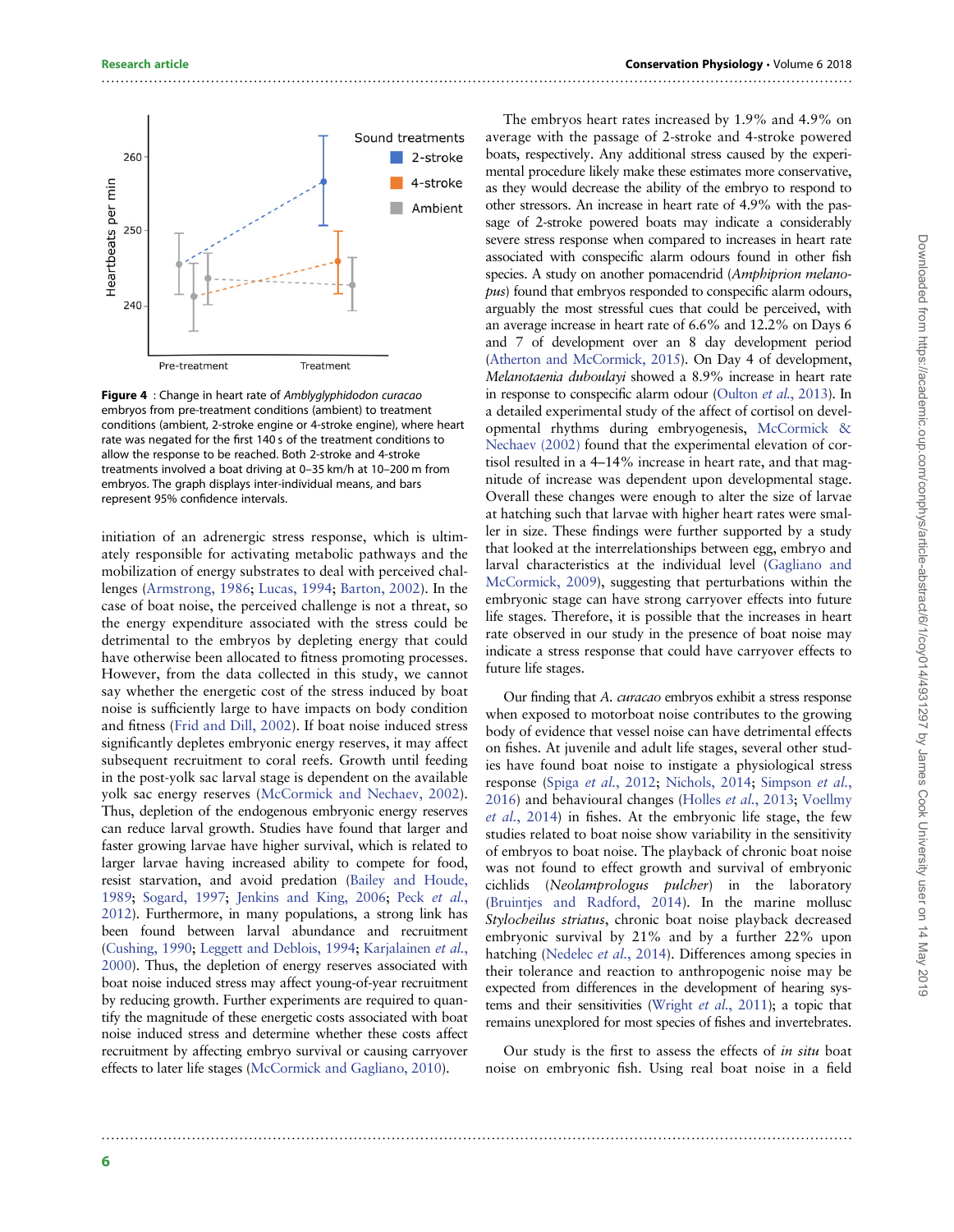#### setting is an important advancement because sound is altered through its replication by speakers and by resonance, reflection, and differential absorption within a tank environment (see [Rogers](#page-7-0) et al., 2016 for a discussion of tank acoustics and drawbacks). Additionally, while particle motion and sound pressure components of sound have a direct relationship in the far field (fish would often experience sound in the far field in their natural environment), they do not when the sound source is in close proximity (such as a speaker in a tank). Many fishes hear both particle motion and sound pressure components of sound, and when a fish responds to sound, it is often uncertain to which component the fish is responding. Thus, it is difficult to adjust sound exposure levels in a tank experiment to the levels fish would experience in their natural environment, and therefore, it is more informative to conduct aquatic noise pollution studies in the field. It is an important advancement to find evidence that embryonic fish can display a stress response to boat noise, suggesting that it is important for future studies to examine the consequences of this stress response and whether effects carryover to later life stages. An examination of the capacity to habituate to chronic exposure would be another research direction and for future studies. However, there are potentially many confounding factors in a long term field experiment (e.g. effects on parental care, nest predators, etc.); so, our current finding that boat noise elicits an acute stress

Another important advancement of our study is that we found the effect of boat noise on embryos differed with source of the acoustic disturbance (i.e. engine type). We found the effect of 2-stroke powered boats on embryo heart rates to be more than twice that of 4-stroke powered boats. When comparing the acoustic signatures of the two engine types, only a small difference was found in PSD, the most common metric used in noise pollution studies (Fig. [2\)](#page-3-0). We suggest that measuring the total SEL above the sound pressure and particle motion hearing threshold and within the hearing range of the species and life stage may be a more appropriate metric for determining effects of noise pollution, as it is more indicative of what the organism may actually experience. There is a marked difference between 2-stroke and 4-stroke engines in the SEL produced above the estimated particle motion hearing threshold and within the hearing range of A. curacao embryos, which may account for the differences in heart rate responses found between the two engine types.

response in forms an important foundation for future work.

It is currently unclear whether the relatively small but significant changes in heart rate caused by boat noise are ecologically relevant and have repercussions for subsequent early life history dynamics. Our study lays a strong methodological foundation for further studies that will examine the potential for habituation to boat noise by embryos and the relative importance of carryover effects to later life stages. It is only by examining how noise perturbations affect all major life stages that the importance of windows of

developmental sensitivity (sensu [Fawcett and Frankenhuis,](#page-7-0) [2015\)](#page-7-0) and carryover effects can be integrated into our understanding of how environmental perturbations such as noise affect the dynamics of marine organisms. Knowing whether different types of engines produce different magnitudes of disturbance is important as it gives aquatic resource managers an effective tool with which to mitigate the impacts of noise through restrictions on maximum sound outputs.

# Supplementary material

Supplementary material is available at Conservation Physiology online.

# Acknowledgements

We thank H. Harding, T. Gordon and Lizard Island Research Station staff for their assistance with fieldwork.

# **Ethics**

<span id="page-6-0"></span>..............................................................................................................................................................

Work complied with JCU Animal Ethics Committee regulations (permit: #A2089 and #A4208).

# Funding

Research was funded by the ARC Center of Excellence for Coral Reef Studies (EI140100117), an International Postgraduate Research Scholarship awarded to S.J.S. from James Cook University and a UK Natural Environment Research Council grant to S.D.S. (NE/P001572/1).

## Authors's contributions

All authors contributed to study design and writing the manuscript and approved it prior to submission. S.J.S., S.D. S. and E.F. collected data. S.J.S. conducted analyses.

## References

- Armstrong JD (1986) Heart rate as an indicator of activity, metabolic rate, food intake and digestion in pike, Esox lucius. J Fish Biol 29: 207–221.
- Atherton JA, McCormick MI (2015) Active in the sac: damselfish embryos use innate recognition of odours to learn predation risk before hatching. Anim Behav 103: 1–6.
- Badino A, Borelli D, Gaggero T, Rizzuto E, Schenone C (2012) Normative framework for ship noise: present and situation and future trends. Noise Control Eng J 60: 740–762.
- Bagatto B (2005) Ontogeny of cardiovascular control in zebrafish (Danio rerio): effects of developmental environment. Comp Biochem Physiol A Mol Integr Physiol 141: 391–400.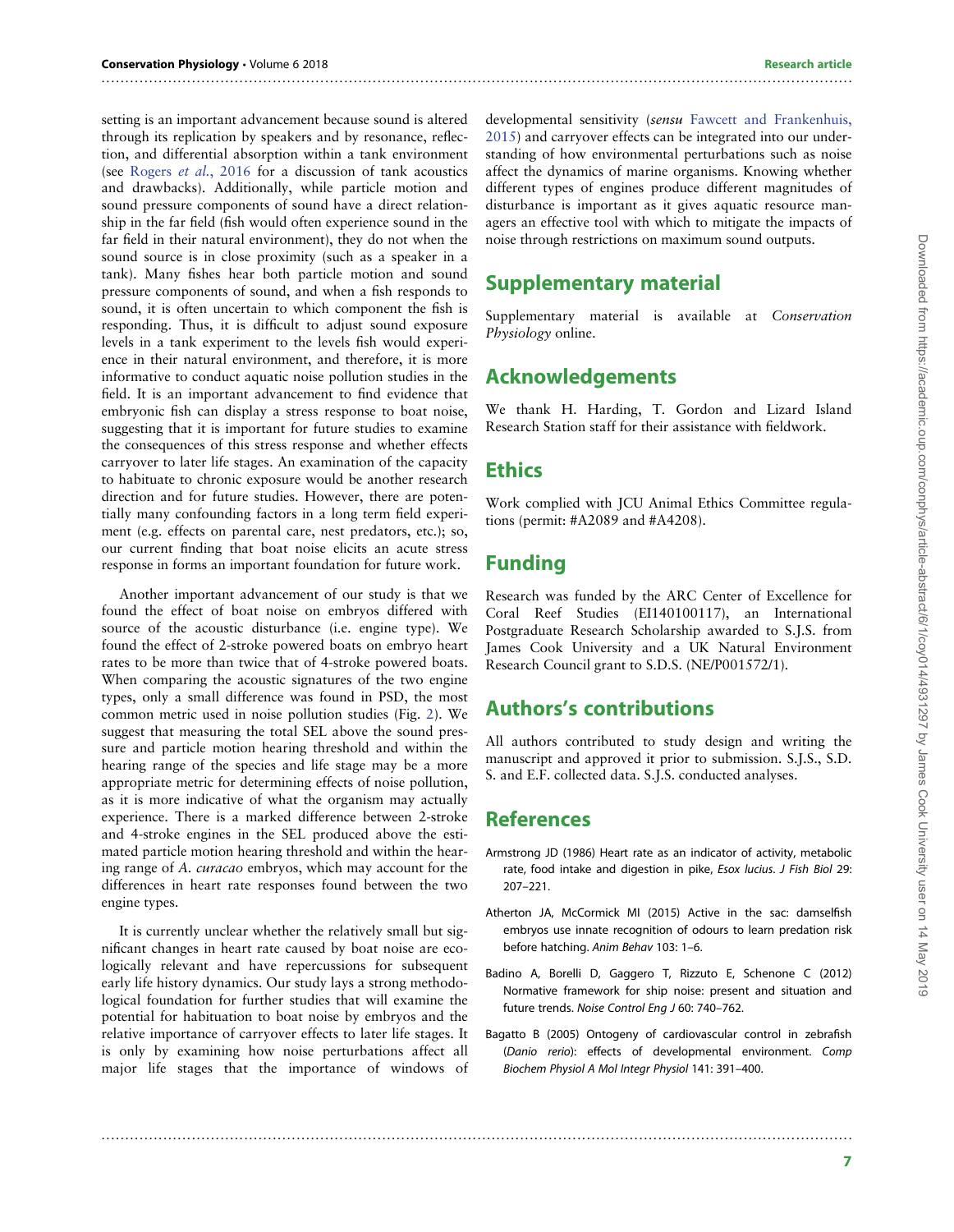Bailey KM, Houde ED (1989) Predation on eggs and larvae of marine fishes and the recruitment problem. Adv Mar Biol 25: 1–83.

<span id="page-7-0"></span>..............................................................................................................................................................

- Barton BA (2002) Stress in fishes: a diversity of responses with particular reference to changes in circulating corticosteroids. Integr Comp Biol 42: 517–525.
- Bates D, Machler M, Bolker B, Walker S (2015) Fitting linear mixedeffects models using "lme4". J Stat Softw 67: 1–48.
- Borsani J, Faulk R, Merchant ND (2015) Impacts of noise and use of propagation models to predict. Cefas Contract Rep C6082. [doi:10.](http://dx.doi.org/10.13140/RG.2.1.1512.5841) [13140/RG.2.1.1512.5841](http://dx.doi.org/10.13140/RG.2.1.1512.5841)
- Bruinties R, Radford AN (2014) Chronic playback of boat noise does not impact hatching success or post-hatching larval growth and survival in a cichlid fish. PeerJ 2: e594.
- Bunt CM, Cooke SJ, Schreer JF, Philipp DP (2004) Effects of incremental increases in silt load on the cardiovascular performance of riverine and lacustrine rock bass, Ambloplites rupestris. Environ Pollut 128: 437–444.
- Cushing DH (1990) Plankton production and year-class strength in fish populations: an update of the match/mismatch hypothesis. Adv Mar Biol 26: 249–293.
- Egner SA (2004) Auditory sensitivity of the sergeant majors (Abudefduf saxatilis) from post-settlement juvenile to adult.
- Fawcett TW, Frankenhuis WE (2015) Adaptive explanations for sensitive windows in development. Front Zool 12: 1–14.
- Frid A, Dill LM (2002) Human-caused disturbance stimuli as a form of predation risk. Conserv Ecol 6: 11.
- Gagliano M, McCormick MI (2009) Hormonally mediated maternal effects shape offspring survival potential in stressful environments. Oecologia 160: 657–665.
- Gagliano M, McCormick MI, Meekan MG (2007) Survival against the odds: ontogenetic changes in selective pressure mediate growthmortality tradeoffs. Proc R Soc London Ser B Biol Sci 274: 1575–1582.
- Goulet D (1995) Temporal patterns of reproduction in the Red Sea damselfish Amblyglyphidon leucogaster. Bull Mar Sci 57: 582–595.
- Graham AL, Cooke SJ (2008) The effects of noise disturbance from various recreational boating activities common to inland waters on the cardiac physiology of a freshwater fish, the largemouth bass (Micropterus salmoides). Aquat Conserv Freshw Ecosyst 18: 1315–1324.
- Holles S, Simpson SD, Radford AN, Berten L, Lecchini D (2013) Boat noise disrupts orientation behaviour in a coral reef fish. Mar Ecol: Prog Ser 485: 295–300.
- International Maritime Organization (2011) Noise from Commercial Shipping and Its Adverse Impacts on Marine Life. Germany.
- Jenkins GP, King D (2006) Variation in larval growth can predict the recruitment of a temperate, seagrass-associated fish. Oecologia 147: 641–649.

- Karjalainen J, Auvinen H, Helminen H, Marjomaki TJ, Niva T, Sarvala J, Viljanen M (2000) Unpredictability of fish recruitment: interannual variation in young-of-the-year abundance. J Fish Biol 56: 837–857.
- Kenyon TN (1996) Ontogenetic changes in the auditory sensitivity of damselfishes (pomacentridae). J Comp Physiol 179: 553–561.
- Leggett WC, Deblois E (1994) Recruitment in marine fishes: is it regulated by starvation and predation in the egg and larval stages? Netherlands J Sea Res 32: 119–134.
- Lenth RV (2016) Least-Squares Means: the R Package lsmeans. J Stat Softw 69: 1–33.
- Logan M (2010) Biostatistical Design and Analysis Using R: A Practical Guide. Willey, Blackwell.
- Lucas MC (1994) Heart rate as an indicator of metabolic rate and activity in adult Atlantic salmon, Salmo salar. J Fish Biol 44: 889–903.
- McCormick MI, Gagliano M (2010) Carry-over effects: the importance of a good start. 11th Int Coral Reef Symp, 305–310.
- McCormick MI, Nechaev IV (2002) Influence of cortisol on developmental rhythms during embryogenesis in a tropical damselfish. J Exp Zool 293: 456–466.
- Merchant ND, Fristrup KM, Johnson MP, Tyack PL, Matthew J, Blondel P, Parks SE (2015) Measuring acoustic habitats, 257–265.
- Mager EM, Pasparakis C, Schlenker LS, Yao Z, Bodinier C, Stieglitz JD, Hoenig R, Morris JM, Benetti DD, Grosell M (2017) Assessment of early life stage mahi-mahi windows of sensitivity during acute exposures to Deepwater Horizon crude oil. Environ Toxicol Chem 36: 1887–1895.
- Nedelec SL, Campbell J, Radford AN, Simpson SD, Merchant ND (2016) paPAM User Manual for version 0.872, 0–34.
- Nedelec SL, Radford AN, Pearl L, Nedelec B, Mccormick MI, Meekan MG, Simpson SD (2017) Motorboat noise impacts parental behaviour and offspring survival in a reef fish.
- Nedelec SL, Radford AN, Simpson SD, Nedelec B, Lecchini D, Mills SC (2014) Anthropogenic noise playback impairs embryonic development and increases mortality in a marine invertebrate. Sci Rep 4: 5891.
- Nichols TA (2014) Boat Engine Noise Induces Physiological Stress and Reduces Predation Risk in Coastal Marine Fish.
- Nimon AJ, Schroter RC, Oxenham RC (1996) Artificial eggs : measuring heart rate and effects of disturbance in nesting penguins. Physiol Behav 60: 1019–1022.
- Oulton LJ, Haviland V, Brown C (2013) Predator recognition in rainbowfish, Melanotaenia duboulayi, Embryos. PLoS One 8: 8–11.
- Peck MA, Huebert KB, Llopiz JK (2012) Intrinsic and Extrinsic Factors Driving Match-mismatch Dynamics During the Early Life History of Marine Fishes, First Edition. Advances in Ecological Research, 47, pp 177–302. Elsevier Ltd.
- Rogers PH, Hawkins AD, Popper AN, Fay RR, Gray MD (2016) Parvulescu revisited: small tank acoustics for bioacousticians. In AN